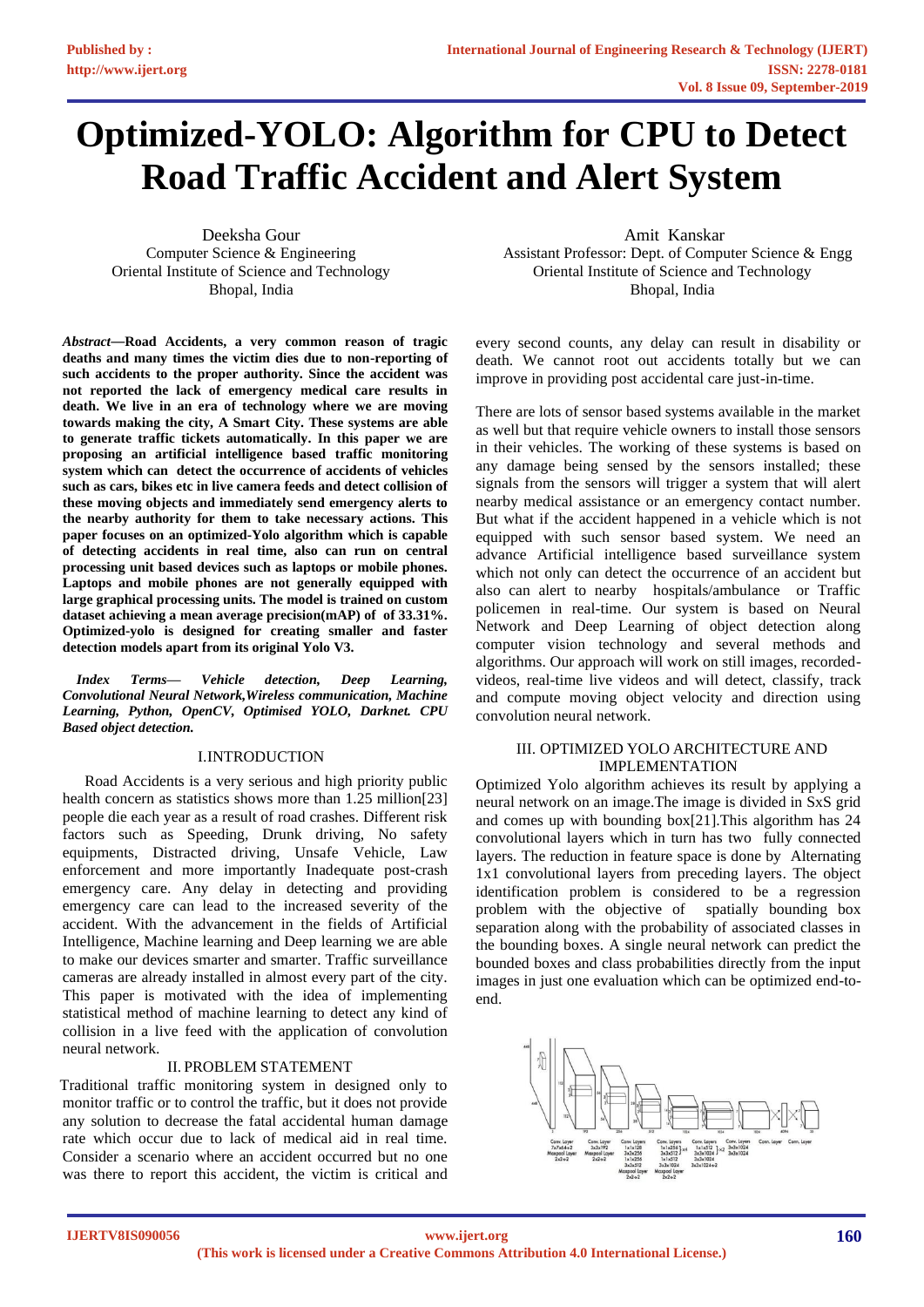In this study, we are going to apply optimised yolo algorithm for detection of objects through a live feed or an image. The working of this optimised yolo is very simple as yolo is based on regression. Unlike CNN which selects interesting parts in an image, yolo on the other hand predicts the class and bounding boxes for the whole image in one run of the algorithm. To apply this algorithm we need to know what we are going to predict i.e. the objects we are likely to be interested in so that we can train our algorithm to look for classes of the objects and the bounding box specifying the object location. The bounding box are described using these four descriptions

- Center of bounding box  $(b_x, b_y)$
- $\bullet$  Width  $(b_w)$
- Height  $(b<sub>h</sub>)$

C: class name of the identified object

Pc is the probability of objects in the bounding box.



# FLOWCHART :



# *a. ENVIRONMENT SETUP*

Darknet framework was used to train and test model. The training was carried on i5 processor with clock speed of 2.5Hz. Testing was carried out by applying tensorflow and models generated by training custom dataset.

# *b. DATASET*

Optimized Yolo is trained on custom dataset. This dataset consists of images of car accidents. Table I shows the details of the custom dataset used for training.

TABLE I CUSTOM DATASET

| <b>Dataset</b>                   | Number of<br><b>Images</b> | Number of<br>classes |
|----------------------------------|----------------------------|----------------------|
| custom dataset<br>(car accident) | 500                        |                      |

c. IMAGE SIZE

Each image was filtered properly and were resized to 416 x 416 px. By resizing the image to this dimensions overheads of resizing done by darknet is reduced there by performance is improved.

# *d. KEY INDICATOR*

The Confidence/Model scores generated by applying a real time feed to check for accident detection by means of pb models and tensorflow, if the score reaches a threshold of 0.7 or greater then accident is detected and sms is sent.

Another key indicator is the mAP value of the optimized yolo. Mean Average Precision is the mean of average precision of the class. In this paper, only one class is to be detected so mean average precision is also the average precision(AP).

## $AP = TP/(TP + FP)$

where

AP: Average Precision

TP : model correctly predicts the positive class.

TN: model correctly predicts the negative class.

FP: model incorrectly predicts the positive class.

Intersection over union (IOU), is used to identify true positive or false positive. IOU is calculated by using two bounding box, Prediction box and Actual annotated ground truth on the same image. By calculating % overlap of these boxes by dividing the intersection area by the union area. Based on this IOU ratio, a threshold is chosen on this IoU to classify object detection as a True Positives or false positive.



Optimized-Yolo used 24 layers of network.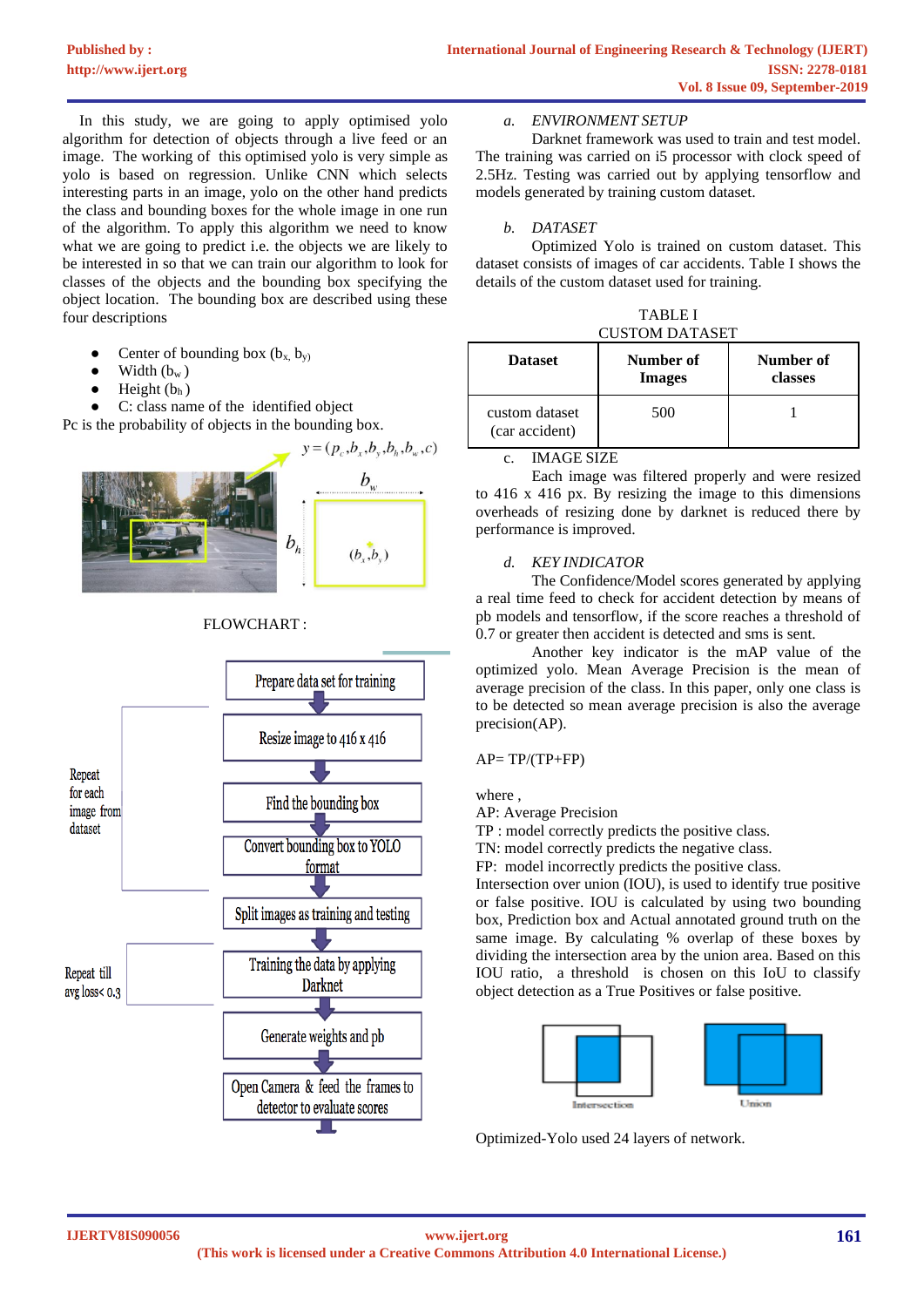| <b>TABLE II</b> |               |      |                             |  |
|-----------------|---------------|------|-----------------------------|--|
|                 |               |      | OPTIMIZED-YOLO ARCHITECTURE |  |
|                 | layer filters |      | size                        |  |
|                 | 0 conv        | 16   | $3 \times 3 / 1$            |  |
|                 | 1 max         |      | $2 \times 2 / 2$            |  |
|                 | 2 conv        | 32   | $3 \times 3 / 1$            |  |
|                 | 3 max         |      | $2 \times 2 / 2$            |  |
|                 | 4 conv        | - 64 | $3 \times 3 / 1$            |  |
|                 | 5 max         |      | 2 x 2 / 2                   |  |
|                 | 6 conv        | 128  | $3 \times 3 / 1$            |  |
| 7               | max           |      | $x \t2 \t/2$<br>2           |  |
|                 | 8 conv 256    |      | $3 \times 3 / 1$            |  |
|                 | 9 max         |      | 2 x 2 / 2                   |  |
|                 | 10 conv 512   |      | $3 \times 3 / 1$            |  |
|                 | 11 max        |      | $2 \times 2 / 1$            |  |
|                 | 12 conv 1024  |      | $3 \times 3 / 1$            |  |
|                 |               |      | 13 conv 256 1 x 1 / 1       |  |
|                 | 14 conv       |      | 512 3 x 3 / 1               |  |
|                 | 15 conv       | 18   | $1 \times 1 / 1$            |  |
|                 | 16 yolo       |      |                             |  |
|                 | 17 route 13   |      |                             |  |
|                 |               |      | 18 conv 128 1 x 1 / 1       |  |
|                 | 19 upsample   |      | 2x                          |  |
|                 | 20 route 19 8 |      |                             |  |
|                 | 21 conv 256   |      | 3 x 3 / 1                   |  |
|                 | 22 conv       | 18   | 1 x 1 / 1                   |  |

#### ALGORITHM TERM

23 yolo

x1,y1 : coordinate of left corner of object in concern within the image

x2,y2 : coordinate of bottom right corner of object in concern within the image

 $\leq$ object-class $>$ : integer number of object from 0 to (classes-1)

 $\langle x \rangle \langle y \rangle$   $\langle \langle \text{width} \rangle \langle \text{height} \rangle$  - float values relative to width and height of image, it can be equal from (0.0 to 1.0]

 $\langle x \rangle$  =  $\langle z \rangle$  =  $\langle z \rangle$  /  $\langle z \rangle$  =  $\langle \langle z \rangle$  =  $\langle \langle z \rangle$  $\langle$  <absolute\_height $\rangle$  /  $\langle$  image\_height $\rangle$ 

 $\langle x \rangle \langle y \rangle$  - are center of rectangle (are not top-left corner)

#### ALGORITHM

for each image do

resize image to 416 x 416

generate box labels  $(x1,y1,x2,y2)$  and store in a file

 convert generated labels into yolo format and store in a file(<object-class>  $\langle x \rangle \langle y \rangle \langle \langle \text{width} \rangle \langle \text{height} \rangle$ )

end for

for each batch of 64 images with subdivision of 8 do train detector to generate weights stop training :

if( $avg$  loss <0.3)

end for

open camera

for each camera frame do

Read the camera frame

convert to byte array

feed array to the classifier to generate scores

if(score  $\leq$  0.70)

 alertSms(Number One , Number Two , Location) press q to stop

endfor

# SAMPLE RUN

| Input         | Output                          | Accide<br>nt $\%$ |
|---------------|---------------------------------|-------------------|
| TN 49 8J 2094 | TN 49 8J 20<br>ar accident: 91% | 91%               |
|               | car accident: 97%               | 97%               |
|               |                                 | $0\%$             |

# IV. RELATED WORK

#### *14) BONGJIN OH, JUNHYEOK LEE PROPOSED*

Two Convolution Neural Network (CNN) can be ensemble to train and recognize or extract scene images and different objects in the images can be identified and stored according to the scene classes. This hybrid CNN outperforms the Places365-ResNet for both top -5 accuracy by 3%.

#### *15) SHRISTI SONAL AND SAUMYA SUMAN PROPOSED*

Data mining and machine learning techniques were applied on the road traffic data and is analyzed for finding out the key factors for the severity and intensity of an accident. Although the characterization of humanity and behavior is an important factor in the occurrence of accidents but the spatial feature and infrastructure plays a contributing role in the accident.

# *16) A . KRIZHEVSKY, I. SUTSKEVER, AND G. HINTON PROPOSED*

The neural network which has 60 millions parameters and 650,000 neurons consists of convolutional layers, maxpooling layers and three fully connected layers. There are five convolutional layer some of them are followed by other two layers.By using a very efficient and powerful GPUimplementation and non-saturating neurons, training can be made faster. Regularization method "dropout", were employed to reduce overfitting in the fully-connected layer.

**IJERTV8IS090056**